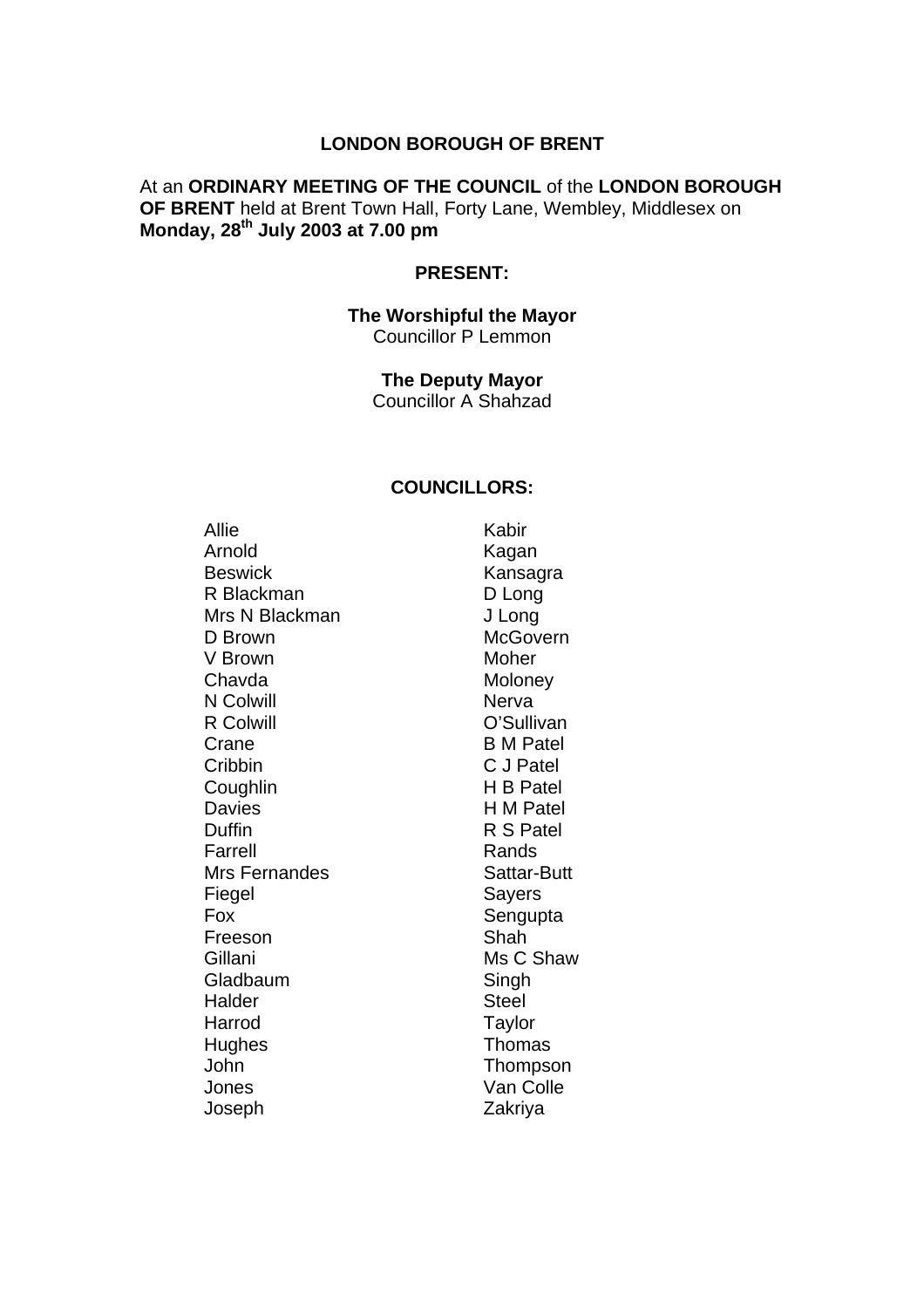# 1. **Apologies for Absence**

Apologies for absence were submitted on behalf of Councillors Bellia, Dromey, Lorber, Lyon and Wharton.

# 2. **Procedural Motion**

The Council considered a procedural motion in the name of Councillor Moloney that was circulated.

RESOLVED:-

that the order of business for this meeting of Full Council be altered from that set out on the Summons so that:

- Mayor's announcements are taken following Apologies for Absence
- A comfort break of ten minutes immediately follows Mayor's announcements
- The items of Minutes of Previous Meetings and Declarations of Personal and Prejudicial interests are then taken before moving to the items as listed on the Summons.

## 3. **Mayor's Announcements**

It was with sadness that the Mayor announced the recent death of Noel "Robbie" Robinson, a former Mayor's chauffeur until 1987. He was a good friend of the Borough and attended many civic events, most recently the Annual Meeting. His funeral would take place on 1<sup>st</sup> August at St Michael and All Angels Church in Stonebridge. The Mayor gave an update on the health of Eric McDonald, former councillor, who had recently moved to a new care home in the vicinity. He was making progress, settling in and would welcome visitors at any time. The Mayor also welcomed Councillor Thompson to his first meeting of the Council following his illness and Councillors on all sides joined him in that welcome.

The Mayor congratulated Marylin Okroro, a local resident, the AAA 400m Junior champion. Marylin was picked to represent Great Britain at the European Junior Games. He also congratulated Brent residents who were members of the under-16's football team. They all live in Neasden. The Mayor announced that he recently given out awards to 8 young Judo experts from Brent at the London Youth Games. They were coached by Lee Davis and he sought permission to write to Lee on the Council's behalf to congratulate him on the young people's success.

The Mayor welcomed Lesley Daisley, wife of the late Paul Daisley, MP, to the Council meeting and formally announced to the Council the death of Paul Daisley on 18<sup>th</sup> June 2003 following a period of illness.

\_\_\_\_\_\_\_\_\_\_\_\_\_\_\_\_\_\_ Council Meeting – 28 Jul 2003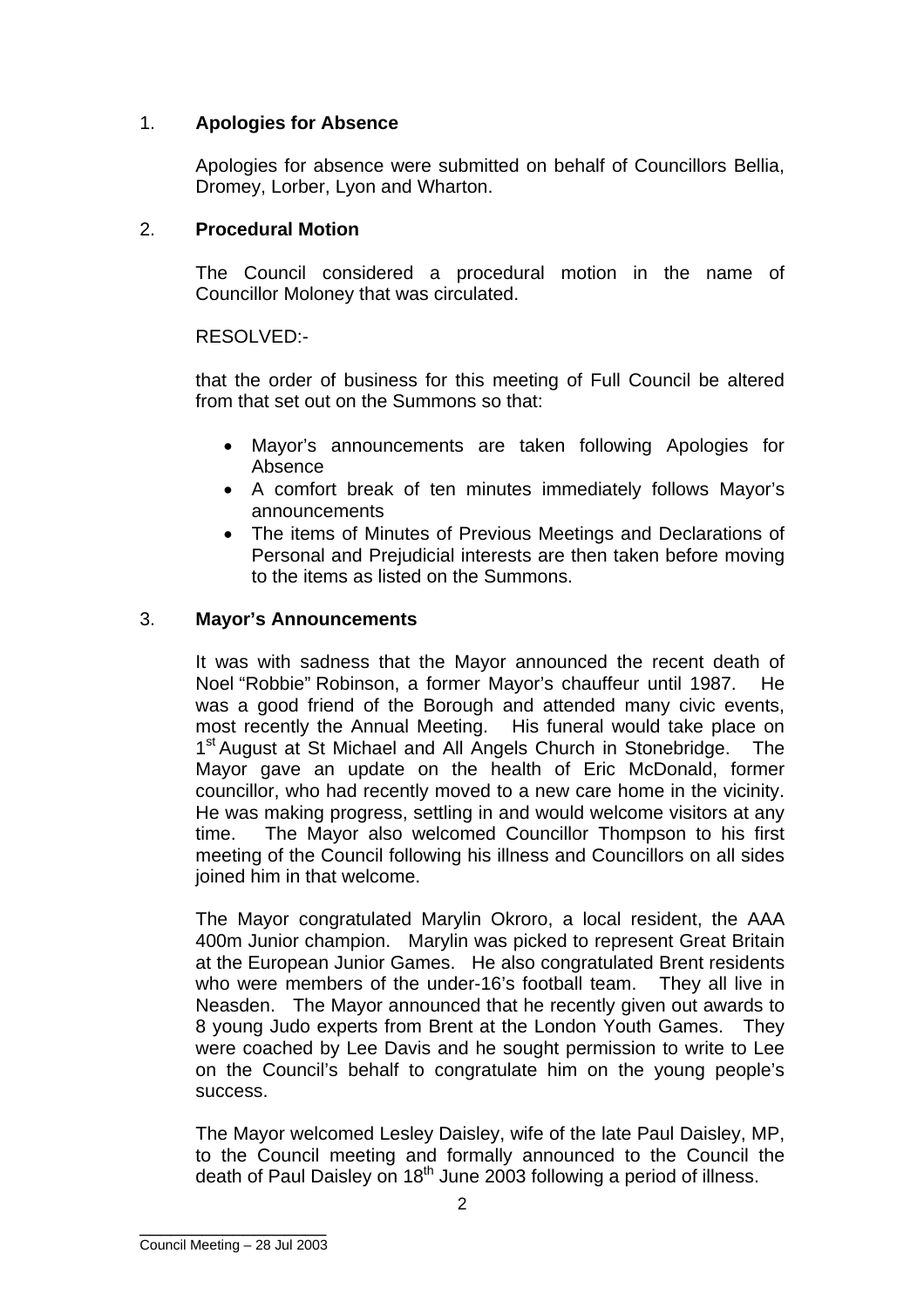The Council observed a minute's silence as a mark of respect.

The Mayor then recalled Paul Daisley's contribution in the House of Commons and invited members to give their personal tributes. Members on all sides paid tribute to Paul Daisley, former Leader of the Council and Member of Parliament for Brent East.Councillor John read out a letter from Paul Daisley's widow, Lesley, thanking all for their support including staff in the House of Commons Office, Brent Council and Labour Group Office staff, also carers and other support staff and everyone who had made his life special. Councillor John paid her own tribute to Paul Daisley stating that he had been loved and respected by all and would be sorely missed. Other members gave their own personal recollections referring to the respect and affection with which he was held across all parties. They referred to his work on the Wembley Stadium Development regretting that he would not be able to see an end to his labours. Members referred to his appetite for life and his dedication to the community and the tragic loss to the Borough.

## 4. **Adjournment**

At 8.07 pm the meeting adjourned for ten minutes.

## 5. **Minutes of Previous Meetings**

RESOLVED:-

- (i) that the minutes of  $12<sup>th</sup>$  May 2003 Annual Meeting be confirmed as a true and accurate record noting that the Borough Solicitor had agreed to review the procedure for the appointment of independent members to the Standards Committee and to report back;
- (ii) that the minutes of the special meeting held on  $19<sup>th</sup>$  May 2003 be approved as a true and accurate record.

## 6. **Declarations of Interests**

At this meeting there were none.

## 7. **Appointments to Committees/Appointments of Chairs/Vice Chairs**

At this meeting there were none.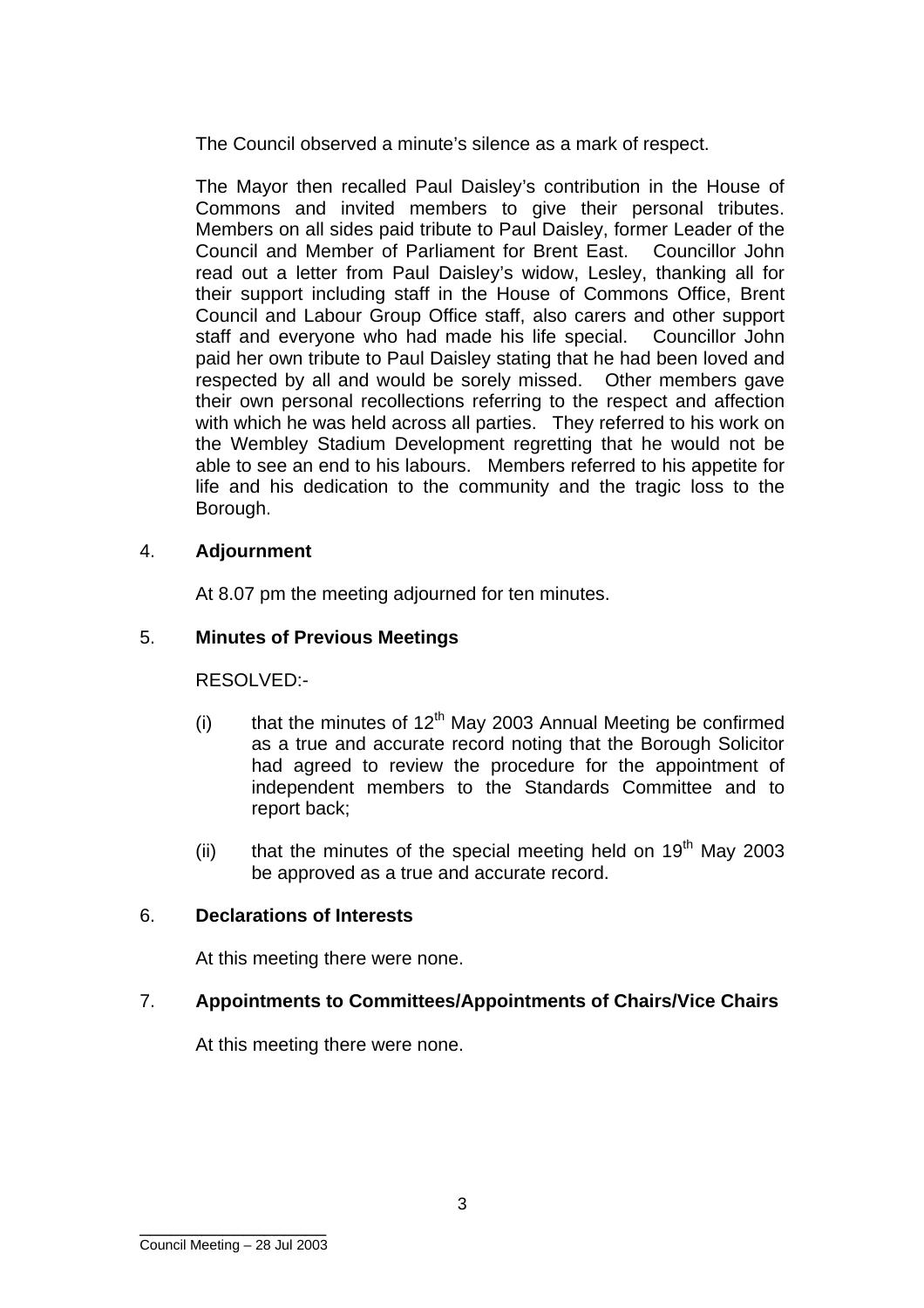# 8. **Question Time**

Questions submitted under the provisions of Standing Order 39 had been circulated together with written responses from respective lead members. Members were invited to ask supplementary questions.

## *Conservation Area Review*

The first two questions were nominated by the Leader of the Conservative Group. The question from Councillor Taylor referred to the proposals to de-designate ten conservation areas in Brent. In a supplementary question Councillor Taylor asked how long it would take for the Council to change its mind given the public opposition to the proposals and questioned how the Administration were going to correct those areas that were in decline and where the majority of residents wished the conservation area status to be retained. He also asked what would be done to protect areas from the activities of developers. Councillor Jones (Lead Member) in response said that the comments received had yet to be analysed and the Executive had not yet made a decision on this proposal as the matter was now out to consultation. Of the responses received, some were in favour and others against. The issue would be discussed at the area consultative forums and the Planning Committee and a further re-assessment would take place at Scrutiny. Councillor Jones accepted that there had been a decline in some conservation areas and added that the position was in need of a review. Resources, however, were scarce.

## *Wembley Event Day Parking Controls*

The next question was from Councillor B M Patel on Wembley Event Day parking controls. In a supplementary question referring to the results of consultation about the controlled parking zones and recent discussion at the Highways Committee, Councillor Patel asked when public consultation would take place and whether the Administration would abide by the results. Councillor Jones responded that the parking plans for the Wembley area were not a controlled parking zone in the usual sense. She emphasized the need to welcome the Wembley Stadium development and stated that a decision would not be made in September as there would be insufficient information available at the time. She stressed the need to find a compromise solution.

# *National Wembley Stadium – Rail Transport – Improved Rail Transport Links to the Stadium*

Councillor D Brown requested legal advice on whether a question could be answered by another member of the Executive who was not the lead member. The Borough Solicitor confirmed that under the

#### \_\_\_\_\_\_\_\_\_\_\_\_\_\_\_\_\_\_ Council Meeting – 28 Jul 2003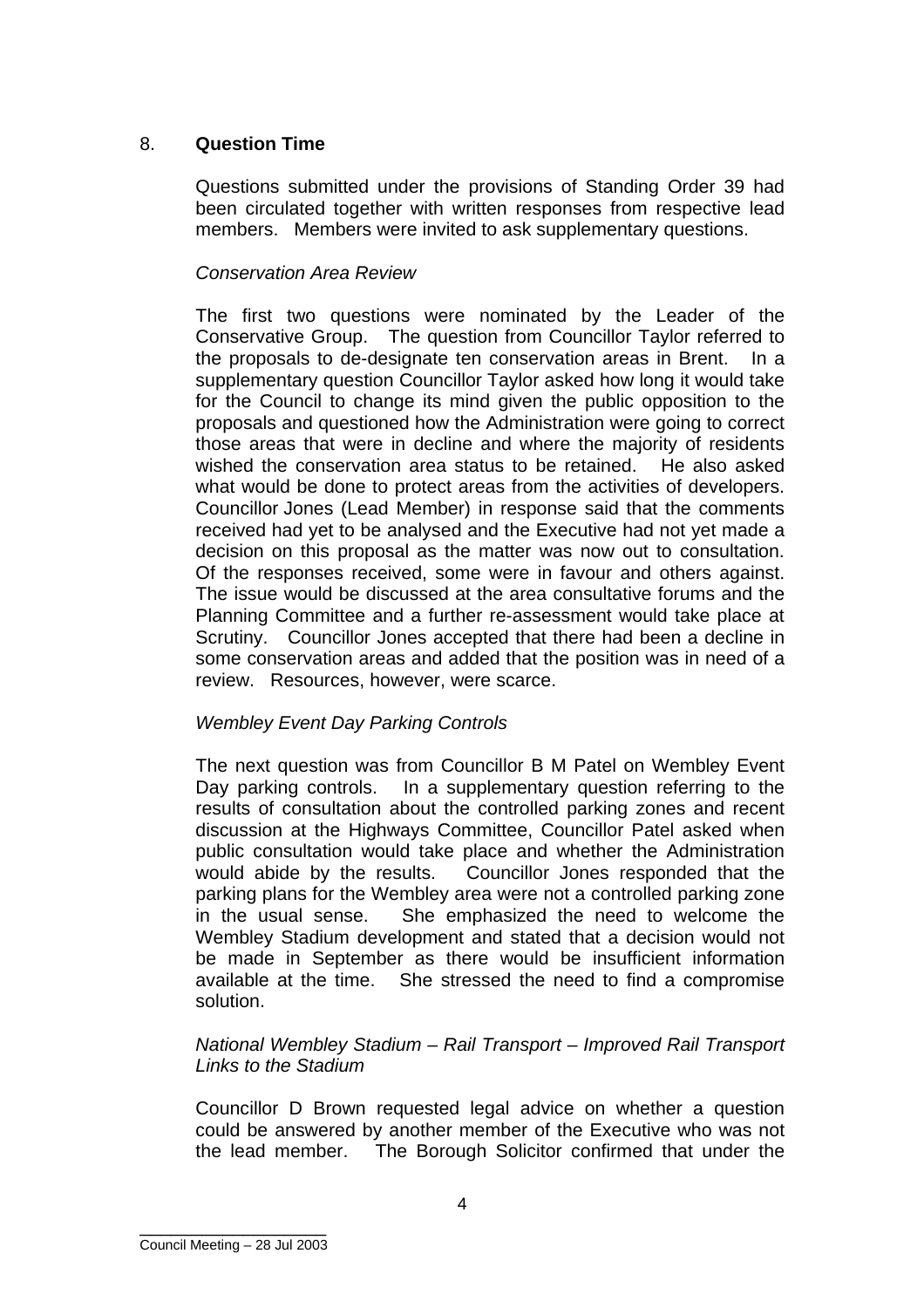Constitution any member of the Executive could respond, however it was usual for the lead member to so do.

Councillor Brown in his supplementary, questioned what the Administration was doing to persuade the Government and Mayor of London of the need to have in place rail improvements prior to the National Stadium opening, to protect residents from parking by stadium users and further consultation on a master plan. Councillor John responded that appropriate transport arrangements would be in place and that there was a package of measures. She stressed that the stadium was a huge opportunity for the area and urged Councillor Brown to get up to speed on developments.

There then followed three questions selected from Labour backbench members.

### *Housing Shortage*

Councillor Harrod in his original question referred to the housing shortage and an action plan to reduce the rents, meet Government standards and reduce the level of temporary accommodation. In a supplementary question Councillor Harrod referred to the development of the West London Alliance which was welcomed and seen as essential to the implementation of the housing strategy. He questioned how the lead member would ensure that priorities of Brent at a political level were brought to bear to those on the regional board and asked how the lead member would be involved in the implementation monitoring and review of the West London Strategy. Councillor Thomas (Lead Member) shared his concerns and stated that the Board had made representations and would lobby Government. There would be a meeting of politicians prior to the Board being up and running. Councillor Thomas advised that the West London Strategy had been launched recently at the House of Commons and the issue would therefore be well documented. Allocation would be made on the basis of need and as a result Brent would get the highest allocation of resources.

## *E-Government*

Councillor Gladbaum asked what actions the Council had taken to ensure that the drive towards e-government did not disenfranchise members of the community who did not have private access to the internet. In her supplementary question, Councillor Gladbaum enquired of the translation services available on the website and on BRAIN. Councillor Coughlin responded that online community and local community/local languages were available and via internet links there was access to many more languages. He emphasized that Brent was among the leaders in this area.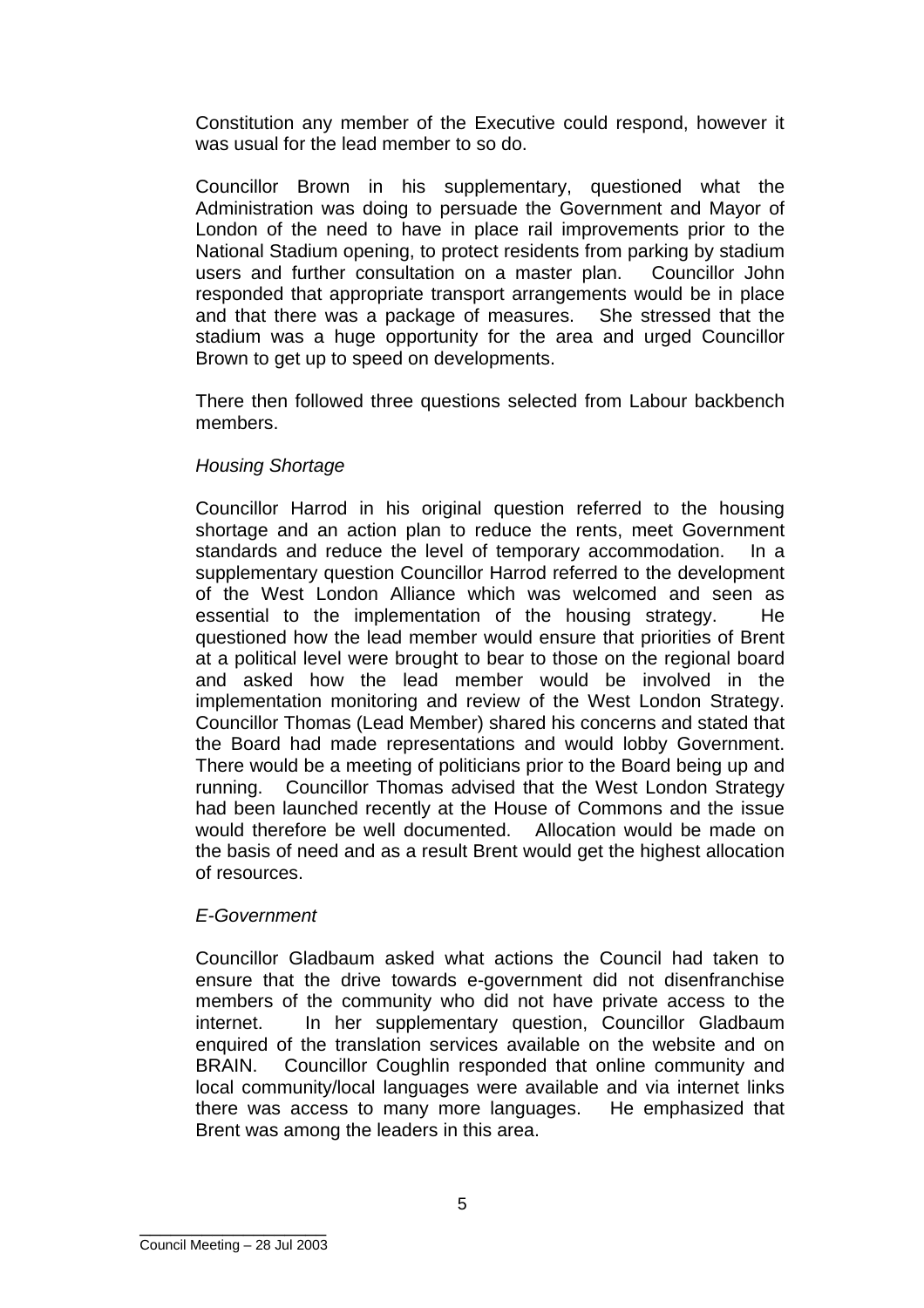### *Islamia School*

Councillor Joseph raised the issue of the Islamia School and comparative examination results and in her supplementary question asked whether the Council was right to grant voluntary aided status. Councillor John responded that she was very pleased with the examination results which were impressive and helping to ensure that a comprehensive service was provided to all schools in the Borough. She was very glad to have the Islamic school in the family of Brent schools.

There then followed four questions drawn from the general ballot.

## *Grants to Voluntary Organisations*

The first was a question from Councillor Mrs Fernandes asking for an explanation for the cessation of grants funding for a number of organisations which act as transport providers for Brent residents attending day care and voluntary organisations. She also considered the questions posed to the users to be intrusive and asked whether they might infringe data protection legislation. Councillor Fox, in response, congratulated Mrs Fernandes on her recent nomination to be Conservative candidate in the forthcoming Brent East bye-election. In answer to a question, he stated that the report to the Executive had advised of a review of transport grants so the Council could be clear as to who was being transported and by whom. The review would continue until the end of July. Organisations which meet the criteria should have no difficulties and a sympathetic view would be taken.

## *Teaching in Brent*

In a question from Councillor Kansagra, the issue was raised regarding teachers and seeking assurances that there would be no redundancies and confirming that the pay award was met in full. In a supplementary question Councillor Kansagra asked what pressure would be brought to bear on the Government to deliver a pledge of extra funding to compensate schools for the increases in spending outside of their control and asking the lead member to assure that schools would be notified of their budget share well in advance so that they could plan appropriately. Councillor John responded that funds had been built into the budget to cover the teachers' pay award and also for passporting. She was also pleased that recruitment and retention rates were good and that the authority had been singled out for praise by OFSTED. She confirmed there had been no redundancies. Councillor John also advised that a teachers' forum had been established to air issues.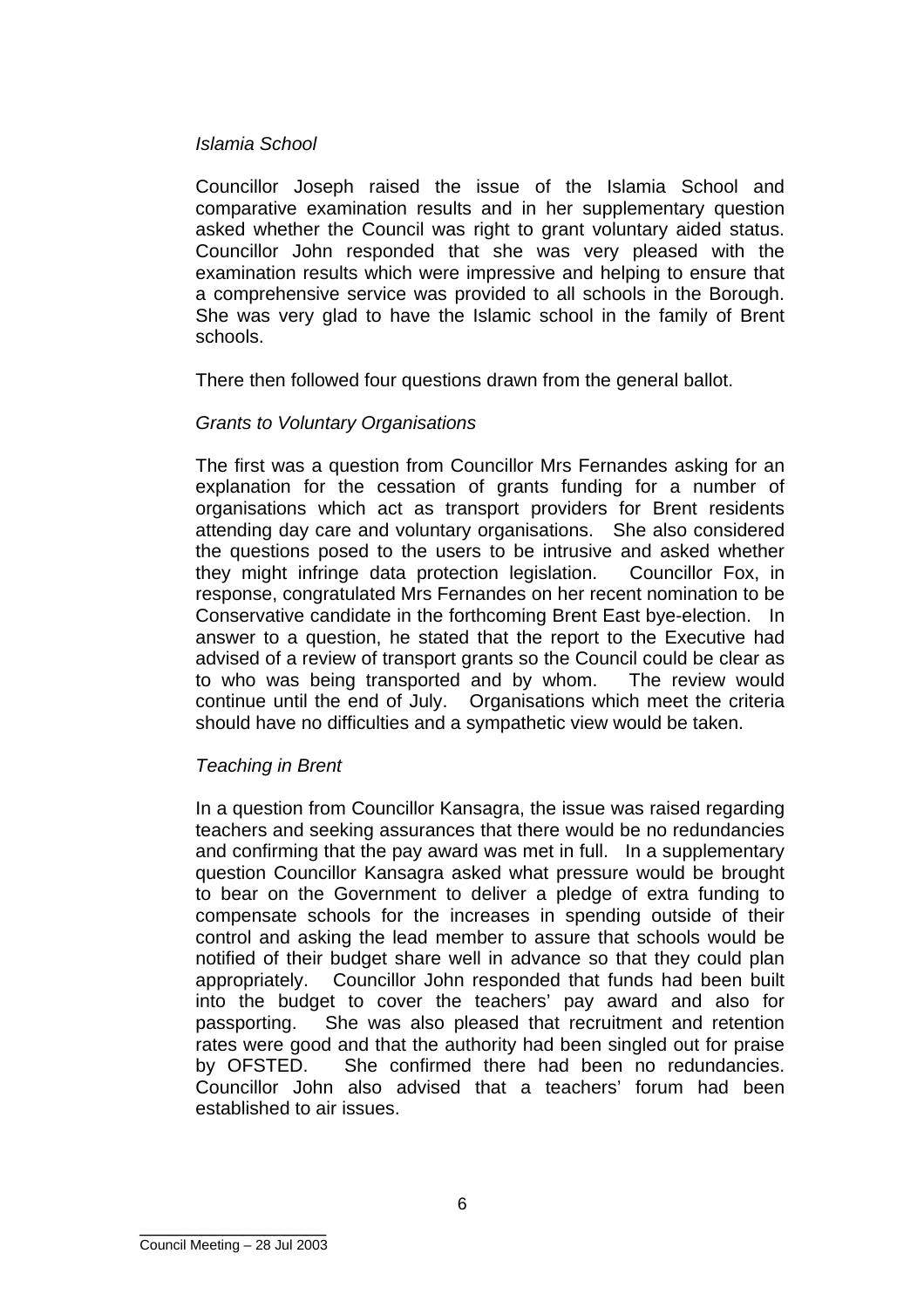## *Mobile Phone Masts*

Councillor Sayers in a supplementary question was concerned at the delay in reporting on the Council's mobile phone mast policy. He asked whether the lead member was aware that across the country there was a coalition of community groups opposed to the siting of mobile phone masts close to schools and asked when there would be some action from the Executive on this matter. Councillor Jones responded that the Executive was taking the matter seriously and stated that the delay was due to a lack of conclusive evidence. The Stewart Report had given Telecom operators a greater degree of freedom and a code of practice was due to be issued by Government. Consultation would be taking place regarding the siting of phone masts near schools. A code of practice adopted by Government last year required the Council to have a named person responsible for this area. She stated it was a difficult matter and concerns would be taken on board.

### *School Admissions*

A question in the name of Councillor C J Patel asked how many children had not yet been given their school admission for autumn 2003 and seeking comparisons across London and the country. In a supplementary, Councillor Patel asked whether the central database for admissions would be up and running in September and whether an overall picture would be provided to an early meeting of the Lifelong Learning Scrutiny Panel and the Council Admissions Forum. Councillor Patel also asked for comment on the effect of neighbouring boroughs changes of Admission Rules. Councillor Patel also asked about the spread of travelling distances from children of Brent attending schools in the Borough and for information on trends relating to cultural or religious observances. Councillor John responded that some parents chose to send their children to a school some distance away and that there would be pressure on school places for good schools. She assured that the database would be ready in September and could not comment on the impact on Brent schools of Camden and Westminster's policy change. She noted that the population in Brent and London was increasing and the position on school places would have to be carefully considered. She also noted that the National Stadium would have an impact which would have to be taken into account.

## 9. **Reports**

The Council received a report from the Executive which included 'A Plan for Brent' Brent's Community Plan and the Best Value Performance Plan 2003/04.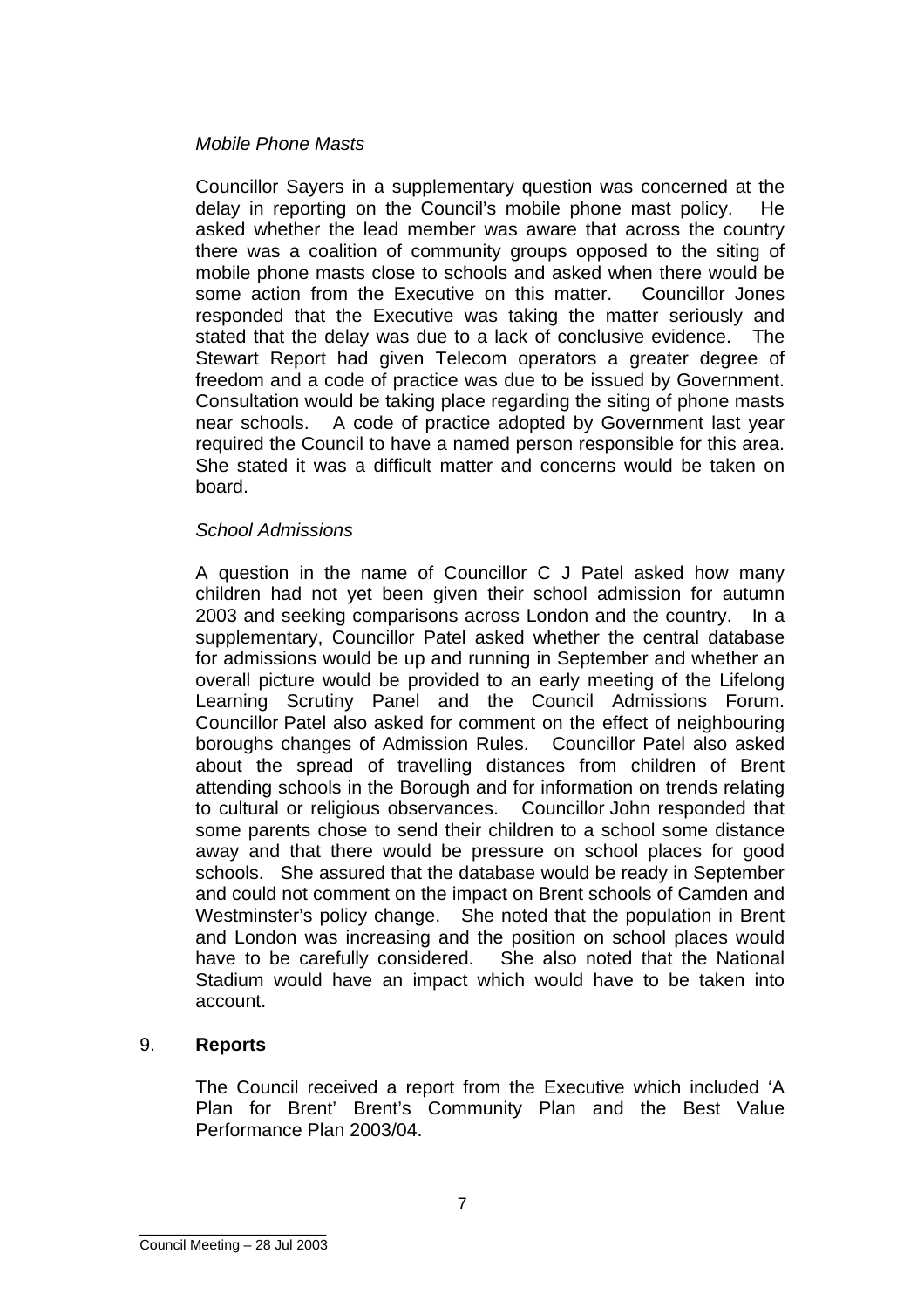Councillor Coughlin, in accordance with an arrangement for this meeting given the time constraints, forgo the usual introductions and moved the report. Councillor Nerva introduced the report from the Vice-Chair of the Overview Committee from the 15<sup>th</sup> April meeting and from himself for the  $25<sup>th</sup>$  June meeting. He welcomed Councillor Thompson to the Chamber as a former Chair of Overview. He highlighted the achievements of the Roads Task Group and the Health Overview Task Group which would be considering the incidence of tuberculosis in the Borough. He also added that it had been suggested that small pieces of work be carried out by one or two Councillors plus an officer. He paid tribute to officers who had supported the Overview function and welcomed further suggestions from members.

Councillor Taylor introduced the report as Chair of the Scrutiny Committee. He expressed gratitude to officers that had attended and supported the Committee in particular Peter Goss, Democratic Services Manager, and was pleased to report that the Policy and Regeneration Unit would, next week, be short-listing for two posts to support the Scrutiny function.

The Council then went on to debate the items in the Executive report. Councillor Allie referred to the Best Value Performance Plan. He questioned the absence of targets/measures in key areas and felt that some of the policies did not address key principles. This he felt applied to the housing area and similarly so for environment and transportation. He urged the Executive to re-consider the plan. Councillor H B Patel referred to the Community Action Plan which was designed to encourage the community to articulate their aspirations. He questioned the degree to which the Executive listens to concerns put forward by residents such as over-development at the GEC site and over-parking in the Swaminarayan Temple area. He stated that people were concerned with crime, the condition of pavements and travel and also the imposition of controlled parking zones and Council tax levels. Councillor Crane welcomed the Best Value Performance Plan, noting that the health and social care issues had been raised by residents. He referred to the star ratings recently awarded to the hospitals and Primary Care Trust and the projects being jointly carried out with the PCT and also the investment for health local delivery plan which had been recently launched.

Regarding the Best Value Performance Plan, Councillor Rands accepted that the Best Value regime had been useful in terms of providing an insight into procedures, however there was no evidence of the promised savings that would result from the regime which was very costly. Councillor Davies welcomed the Best Value Performance Plan which would be used by the Performance and Finance Select Committee to monitor performance allowing officers and members to be held to account enabling an accurate picture to be available by July 2004. Councillor Daniel Brown questioned why the reports had not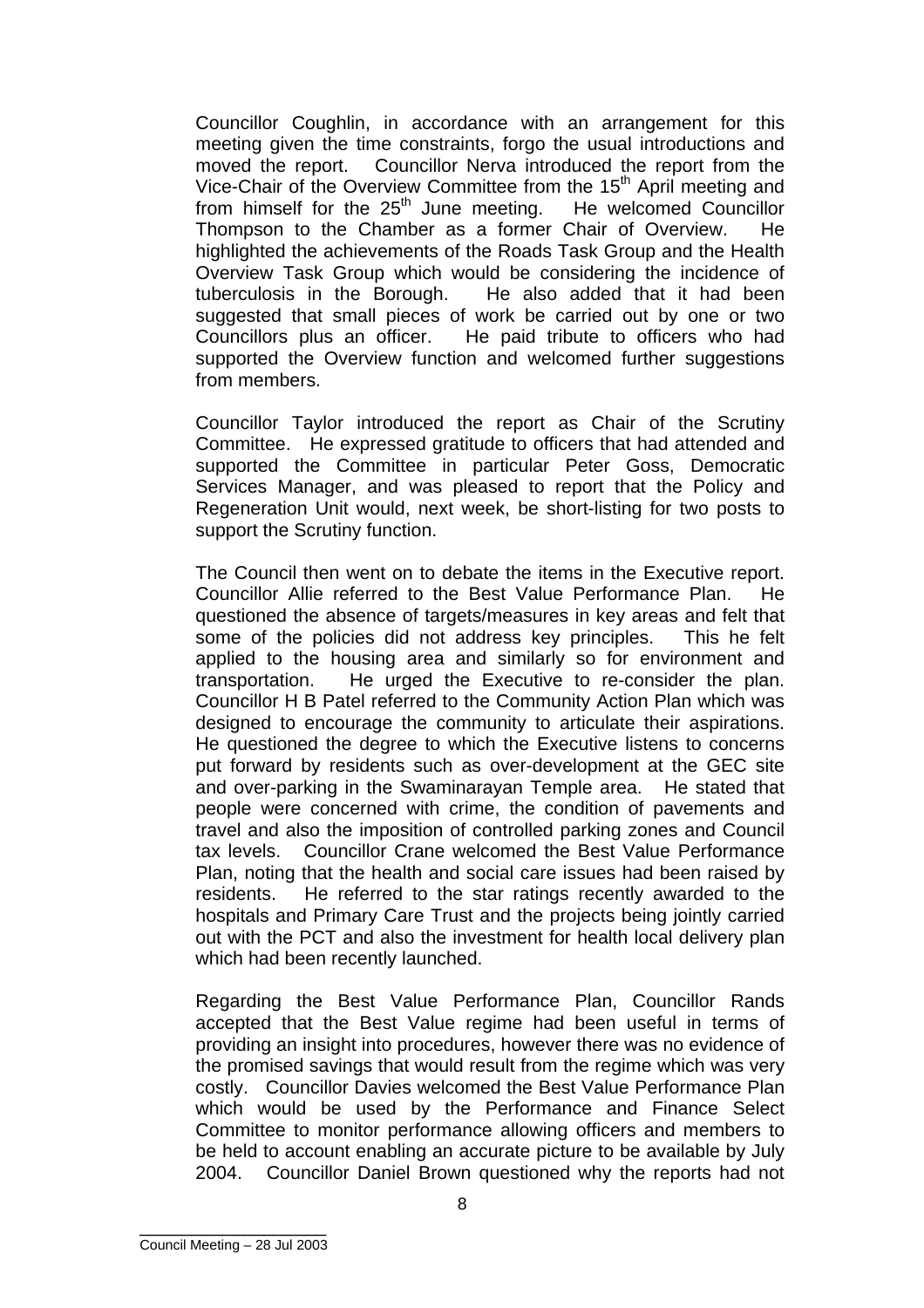been formally presented by the Executive at the meeting and introduced. He referred to targets in the Social Services area that were still not being met and other examples of poor performance which needed to be addressed. Councillor Bob Blackman referred to what he considered to be the selective quoting of targets when it was considered convenient. Councillor Gillani referred to the Performance and Finance Committee which had tried to consider the documents which she considered to be very detailed. She stated that some key performance indicators were not being investigated and requested feedback so that improvement could be made. She was also concerned at the quality of information provided.

Councillor Coughlin, in response, agreed that 5% Best Value savings should be achieved under the regime and undertook to look further into this. He stated that in some areas such as crime prevention the Council does not have total control/remit and as a result was not able to set targets, however crime had reduced by 16%. Regarding gun crime, he said there had not been a fatal shooting for three years. Regarding the Plan for Brent, this had been drafted as a result of a community conference and from the Council having regard to people's concerns and those of the public sector partners. Regarding the format of the Best Value report, this was largely dictated by the Audit Commission and the issues raised under the performance indicators were being tackled. Councillor Coughlin then moved the recommendations which were put to the vote and declared CARRIED.

## RESOLVED:-

- (i) that the 'Plan for Brent' Brent Community Plan be adopted;
- (ii) that the Best Value Performance Plan be noted and accepted.

## 10. **Motions Selected by Leaders of the Opposition Groups**

## (i) *Save our Conservation Areas*

Councillor Blackman introduced this motion which referred to recently concluded public consultation on the proposed de-designation of ten Brent Conservation Areas and the responses which demonstrated that the majority of people in these areas did not wish to lose conservation status. He attributed the decline in status to the Council's failure to monitor and enforce. He called on the Council to confirm that no changes would be forced on residents against their wishes and called on the Executive to withdraw the proposals and initiate discussions on the implementation of Article 4 Directives.

In discussion, Councillor Jones (Lead Member) quoted the terms of the Article 4 Directives and referred to a new publication from the Office of the Deputy Prime Minister and other agencies. The de-designation would allow for more funding to be spent on other maintained areas. She emphasized that the proposals were as recommended by an

\_\_\_\_\_\_\_\_\_\_\_\_\_\_\_\_\_\_ Council Meeting – 28 Jul 2003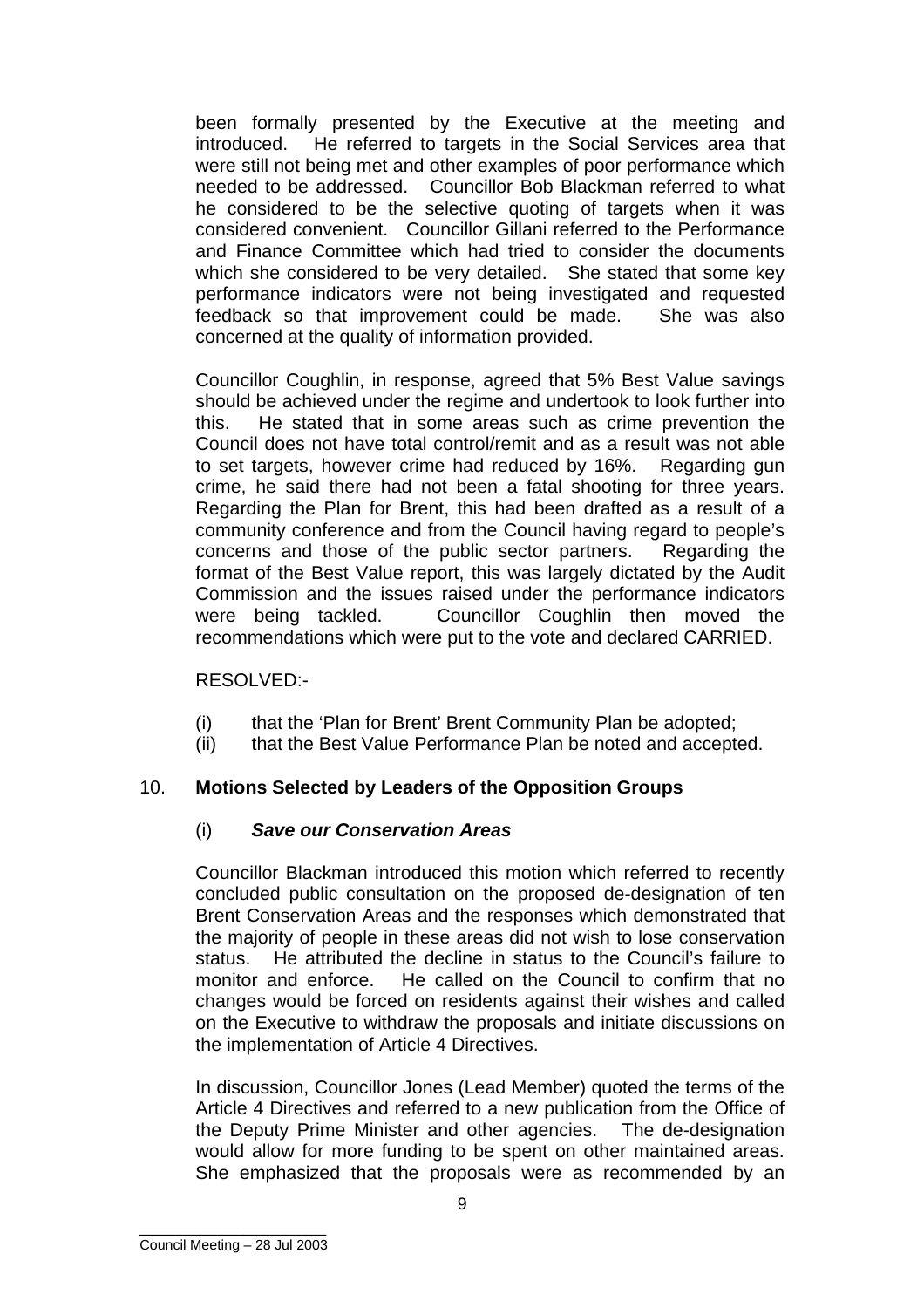independent review and a final decision had not been taken. Councillor Fox stated that the conservation area status had not been reviewed since the 1970's and that 32 areas was too large a number for officers to properly maintain. The aim was to protect those areas worthy of conservation. Councillor Rands urged the Executive to preserve and protect the Borough's amenities and referred to residents' concern that there would be a decline and loss of character in those areas that lose conservation status. Councillor R Colwill suggested that the Council re-visit the UDP and planning policies.

The Council then voted on the motion in the name of Councillor Blackman which was put to the vote and declared LOST.

In accordance with the provisions of Standing Order 48 (d), the Conservative Councillors present asked that their assent be recorded.

# (ii) *Fighting for Our Post Offices*

Councillor V Brown proposed the motion in the name of the Leader of the Liberal Democrat Group. She referred to the difficulties that would arise from post office closures including increased traffic and a further decline in local shopping parades. She noted that since this issue was discussed at the Extraordinary Meeting on 14<sup>th</sup> April a decision had now been taken to close the Gladstone Parade Post Office and also possibly Monks Park Post Office with a decision to close Carlyon being deferred.

Councillor J Long reminded members that the battle against Post Office closures had been long standing and in the past had been successful with cross-party support and backed by community campaigns. Councillor Fiegel recently attended a workshop with other Councillors and made it clear to the Post Office that the proposals were unacceptable particularly in regeneration areas.

The Council then voted on an amendment in the name of the Leader of the Council which was put to the vote and declared CARRIED.

## RESOLVED:-

that further to the Council's recent debate on planned Post Office closures at an Extraordinary Meeting called by the Liberal Democrats, the Council records its considerable regret, sadness and anger that the attack on Brent's local Post Office branches has continued apace.

In particular, following the loss of Blackbird Hill Post Office, Council notes that:

- A decision has now been taken to close Gladstone Parade Post **Office**
- Monks Park Post Office is threatened with proposed closure